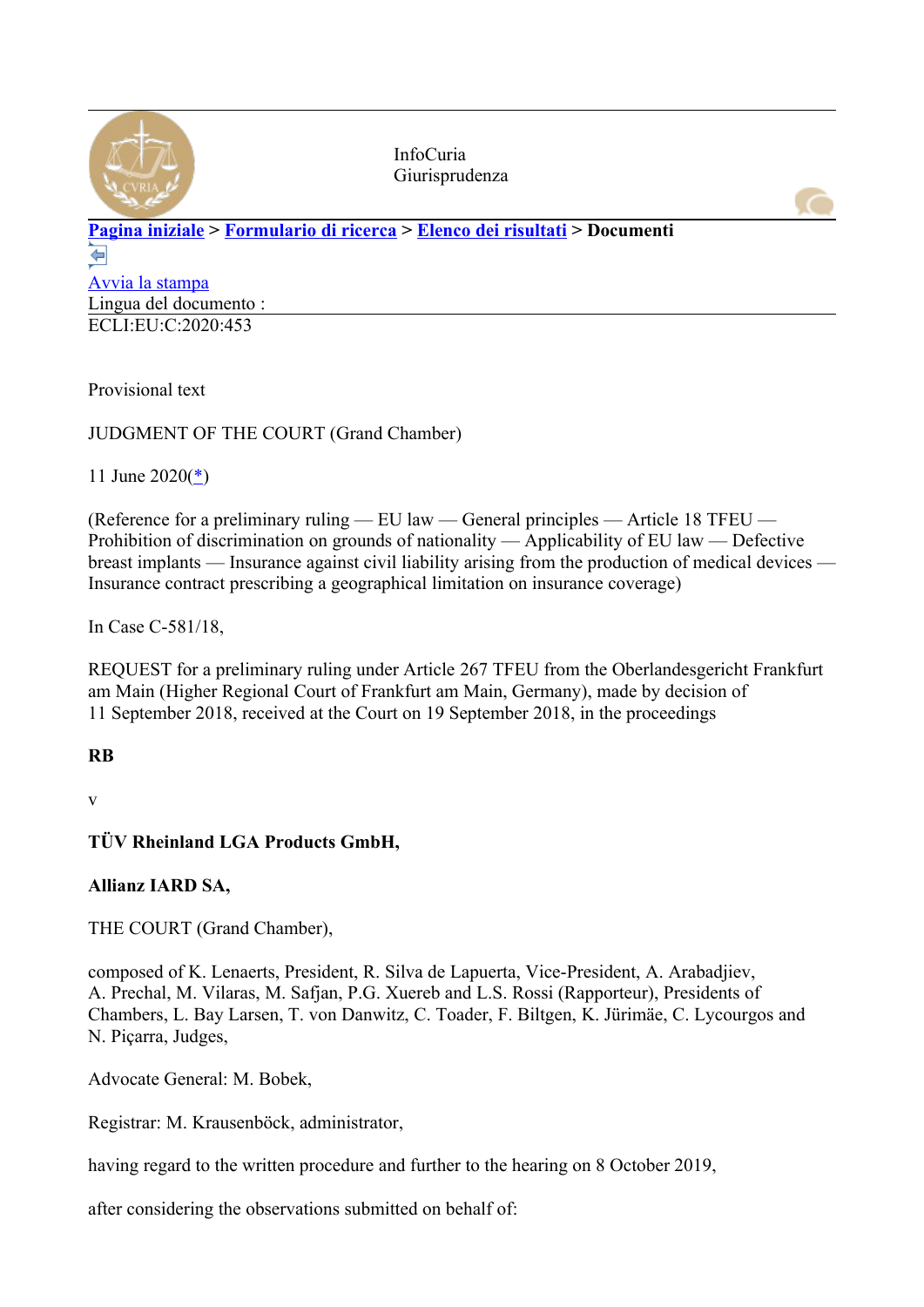– Allianz IARD SA, by R.-T. Wittmann, F. Witzke and D. Strotkemper, Rechtsanwälte, and by J.-M. Coste-Floret and B. Esquelisse, avocats,

– the Danish Government, by J. Nymann-Lindegren, M. Wolff and P.Z.L. Ngo, acting as Agents,

- the French Government, by R. Coesme and A. Daly, acting as Agents,
- the Finnish Government, by J. Heliskoski and S. Hartikainen, acting as Agents,
- the European Commission, by F. Erlbacher, L. Malferrari and A.C. Becker, acting as Agents,

after hearing the Opinion of the Advocate General at the sitting on 6 February 2020,

gives the following

#### **Judgment**

1 This request for a preliminary ruling concerns the interpretation of the first paragraph of Article 18 TFEU.

2 The request has been made in proceedings between, on the one hand RB, a German citizen, and, on the other, TÜV Rheinland LGA Products GmbH ('TÜV Rheinland') and the insurance company Allianz IARD SA ('Allianz'), the successor of AGF IARD SA, concerning an action seeking compensation for harm caused to the applicant in the main proceedings by the insertion of defective breast implants.

# **Legal context**

#### *European Union law*

3 The 2nd and 18th recitals of Council Directive 85/374/EEC of 25 July 1985 on the approximation of the laws, regulations and administrative provisions of the Member States concerning liability for defective products (OJ 1985 L 210, p. 29) are worded as follows:

'… liability without fault on the part of the producer is the sole means of adequately solving the problem, peculiar to our age of increasing technicality, of a fair apportionment of the risks inherent in modern technological production;

…

… the harmonization resulting from this cannot be total at the present stage, but opens the way towards greater harmonization …'

4 Article 1 of Directive 85/374 provides:

'The producer shall be liable for damage caused by a defect in his product.'

5 The 3rd, 6th and 12th recitals of Council Directive 93/42/EEC of 14 June 1993 concerning medical devices (OJ 1993 L 169, p. 1), are worded as follows: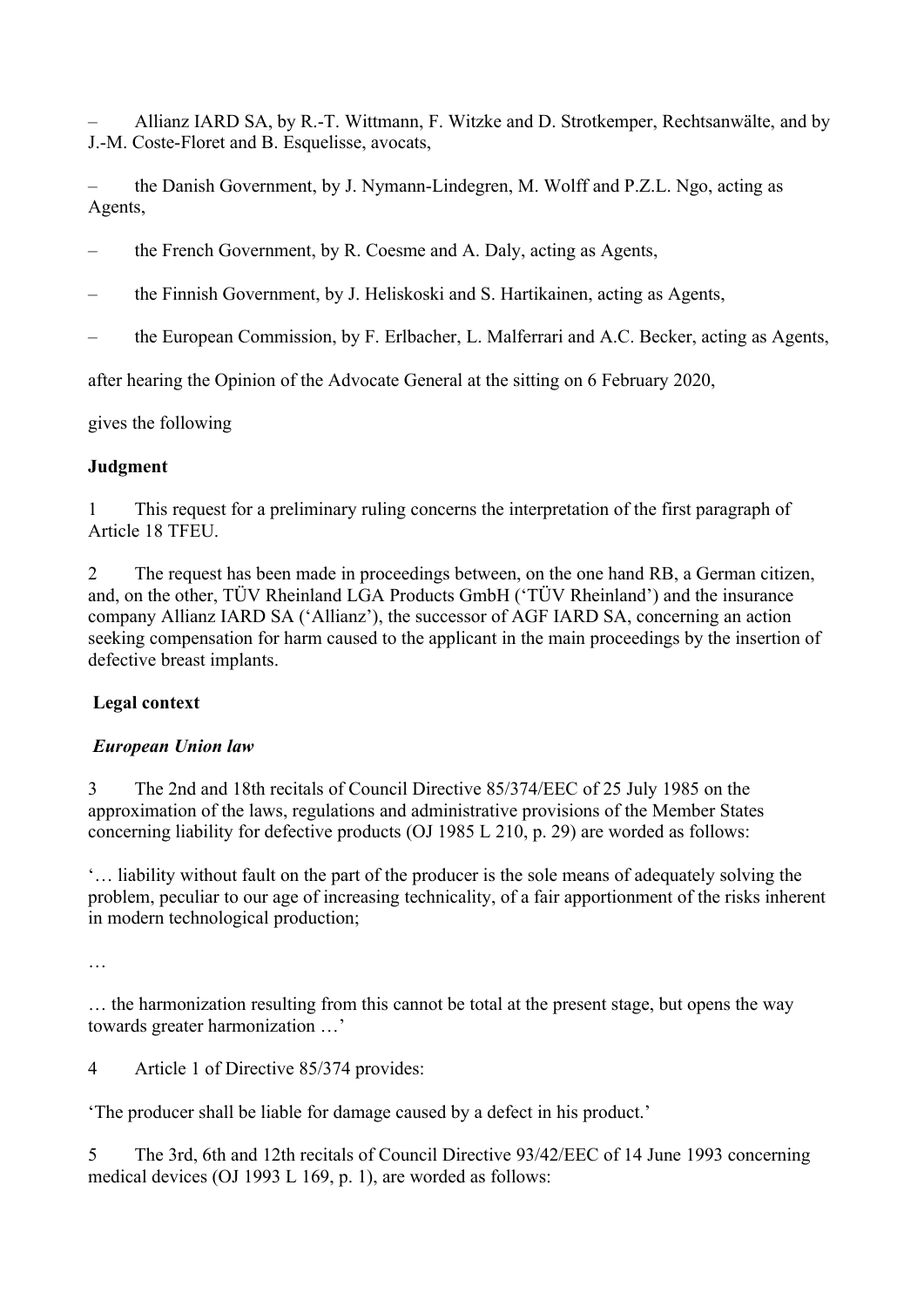'… the national provisions for the safety and health protection of patients, users and, where appropriate, other persons, with regard to the use of medical devices should be harmonized in order to guarantee the free movement of such devices within the internal market;

…

… certain medical devices are intended to administer medicinal products …; in such cases, the placing on the market of the medical devices as a general rule is governed by the present directive

…

… in order to demonstrate conformity with the essential requirements and to enable conformity to be verified, it is desirable to have harmonized European standards to protect against the risks associated with the design, manufacture and packaging of medical devices …'

6 The first subparagraph of Article 16(1) of that directive provides:

'The Member States shall notify the Commission and other Member States of the bodies which they have designated for carrying out the tasks pertaining to the procedures referred to in Article 11 and the specific tasks for which the bodies have been designated. The Commission shall assign identification numbers to these bodies, hereinafter referred to as "notified bodies".'

7 Point 6 of Annex XI to that directive provides:

'The body must take out civil liability insurance, unless liability is assumed by the State under domestic legislation or the Member State itself carries out the inspections directly.'

8 Article 2(2)(b) of Directive 2006/123/EC of the European Parliament and of the Council of 12 December 2006 on services in the internal market (OJ 2006 L 376, p. 36) provides:

'This Directive shall not apply to the following activities:

…

(b) financial services, such as banking, credit, insurance and re-insurance, occupational or personal pensions, securities, investment funds, payment and investment advice, including the services listed in Annex I to Directive 2006/48/EC'.

# *French law*

9 The code de la santé publique, tel que modifié par la loi n° 2002-1577 du 30 décembre 2002 relative à la responsabilité civile médicale (the Public Health Code, as amended by the Law No 2002-1577 of 30 December 2002 on medical civil liability) (JORF of 31 December 2002), contains provisions relating to compensation for the consequences of health risks incurred by individuals through the operation of the health system. In that regard, Article L. 1142-2 of that code provides:

'Health professionals in private practice, health establishments, health services and bodies referred to in Article L. 1142-1 and all other legal entities, other than the State, carrying out preventive, diagnostic or healthcare activities, as well as the producers, operators and suppliers of healthcare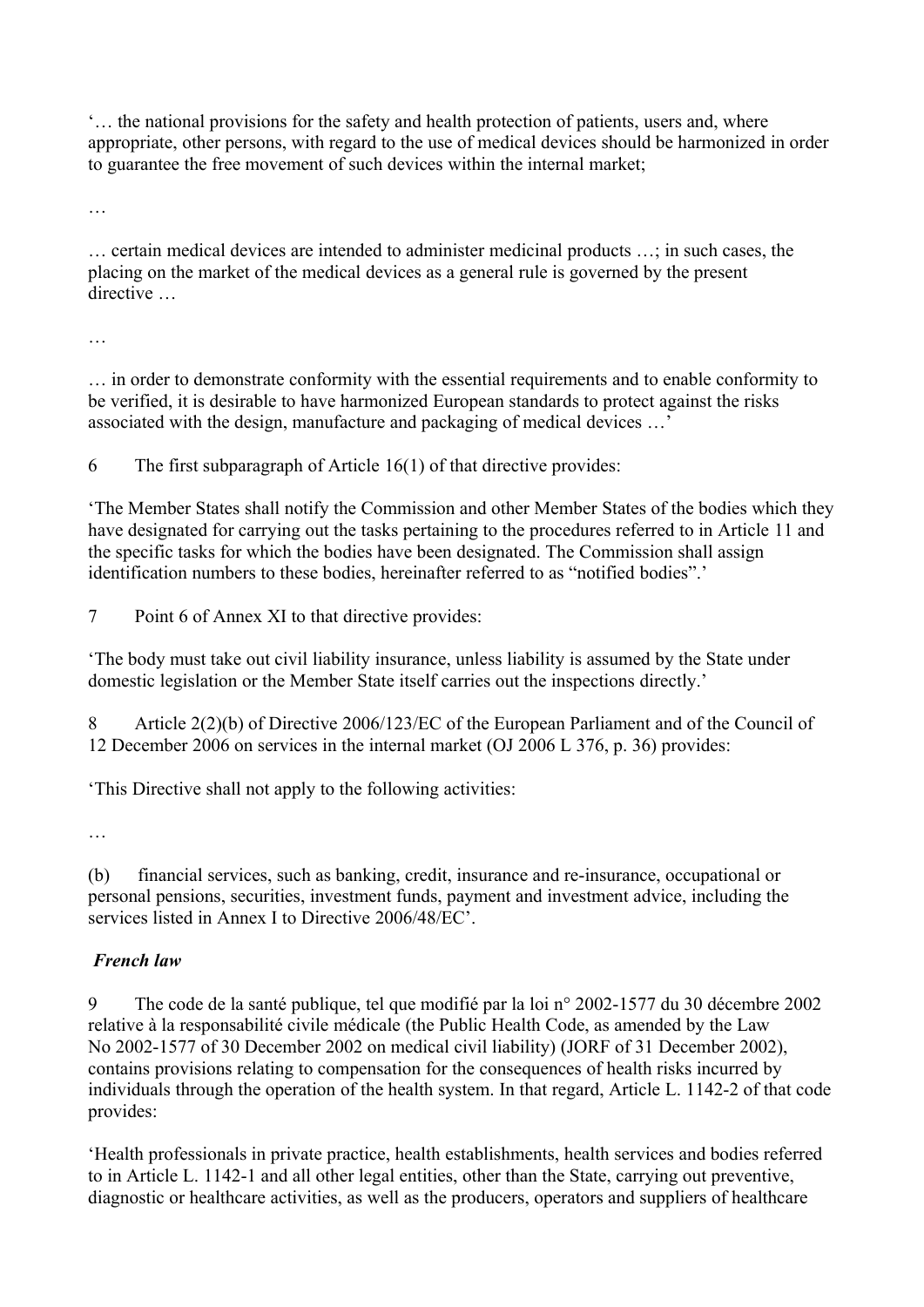products, in their finished state, referred to in Article L. 5311-1 with the exception of point 5°, subject to the provisions of Article L. 1222-9 and of points 11<sup>°</sup>, 14<sup>°</sup> and 15<sup>°</sup>, used in those activities, shall be obliged to hold insurance intended to cover them for their third-party or administrative liability which may be incurred as a result of harm suffered by third parties arising from personal injury occurring in the context of that activity.

…

The insurance contracts taken out in accordance with the first paragraph may provide that their cover is capped. The conditions governing how the amount of cover may be capped for health professionals in private practice shall be fixed by Decree adopted in the Conseil d'État [(Council of State)].

The insurance of establishments, services and bodies mentioned in the first paragraph shall cover their employees while performing the tasks conferred on them, even if those employees have autonomy in the practice of medicine.

…

In the event of failure to comply with the insurance obligation laid down in the present article, the competent disciplinary body may order disciplinary sanctions.'

10 Article L. 252-1 of the code des assurances, tel que modifié par la loi n° 2002-303, du 4 mars 2002 relative aux droits des malades et à la qualité du système de santé (the Insurance Code, as amended by Law No 2002-303 of 4 March 2002 on the rights of patients and the quality of the health system) (JORF of 5 March 2002), provides:

'Any person subject to the insurance obligation laid down in Article L. 1142-2 of the Public Health Code who, having attempted to take out an insurance contract with an insurance company in France covering the third-party risks referred to in that article, has twice been refused cover, may bring a claim before a bureau central de tarification [(Central Pricing Office; 'BCT')], the establishment criteria and operating rules of which shall be laid down by decree adopted in the [(Council of State].

The [BCT] shall have the exclusive role of setting the amount of the premium at which the insurance company concerned is bound to insure the risk proposed to it. It may, on conditions laid down by decree of the Council of State, determine the amount of the excess which shall fall to be paid by the insured party.

The [BCT] shall advise the State representative of the department when a person subject to the insurance obligation under Article L. 1142-2 of the Public Health Code constitutes an abnormally high insurance risk. It shall inform the professional involved thereof. In that case, it shall set the amount of the premium for a contract the duration of which may not exceed six months.

Any reinsurance contract clause which seeks to exclude certain risks of the reinsurance guarantee as a result of the amount of the premium set by the [BCT] shall be null and void.'

# **The dispute in the main proceedings and the questions referred for a preliminary ruling**

11 On 30 October 2006, in Germany, the applicant in the main proceedings had breast implants inserted which were manufactured by Poly Implant Prothèses SA ('PIP'), a company established in France, and marketed by the Dutch undertaking Rofil Medical Netherlands BV.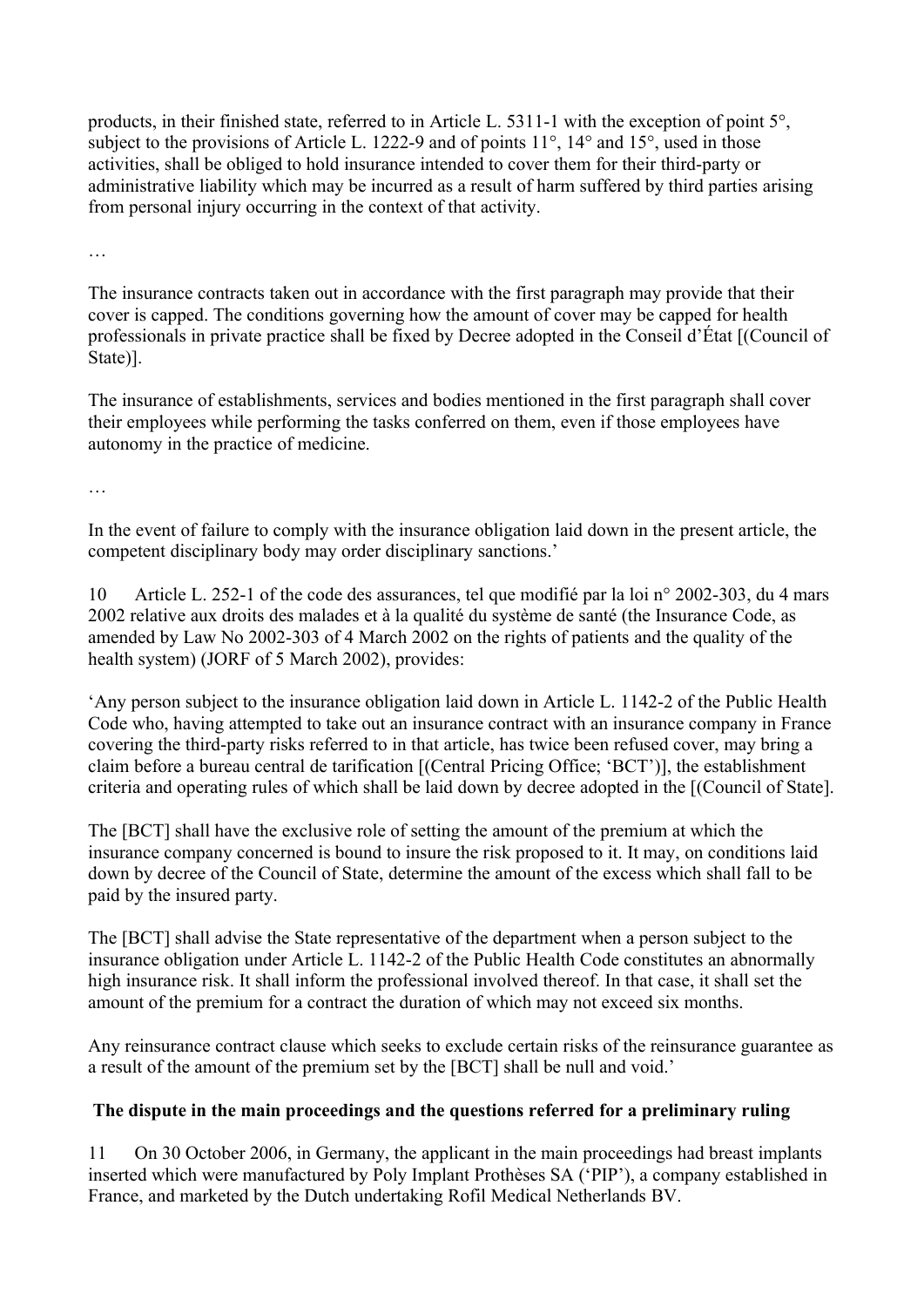12 As from October 1997 PIP commissioned TÜV Rheinland , as a 'notified body', within the meaning of Directive 93/42, to undertake the assessment, in accordance with Annex II to that directive, of the quality system put in place for the design, manufacture and final inspection of the breast implants that it was producing and the examination of the design dossier of those implants. Between 1997 and 2010 TÜV Rheinland carried out a number of inspections at the premises of PIP, all announced in advance. Following those inspections, TÜV Rheinland approved the quality system and renewed the CE examination certification, provided for in Annex II to that directive, guaranteeing the conformity of those implants with the requirements of that directive.

13 PIP had taken out an insurance contract with the company AGF IARD, the predecessor of Allianz, that contract covering its civil liability arising from the manufacture of those products. The conclusion of that insurance contract had been imposed in 2005 by the Bureau central de tarification (France) ('the BCT'), the competent national authority in this area. Following rejection by various insurance companies approached by PIP, the BCT had ordered AGF IARD, by decision of 28 June 2005, to issue to PIP an insurance policy for a duration of one year, that term being extended several times.

14 It is apparent from the information available to the Court that that insurance contract had been concluded on the basis of a proposal made to the BCT by AGF IARD and that it included a clause limiting the geographical extent of the insurance coverage to harm that occurred in metropolitan France or in the 'départements et territoires français d'outre-mer' ('French overseas territories'). In accordance with French law, that contract granted to the injured parties a direct right of action against the insurer.

15 In March 2010 the Agence française de sécurité sanitaire des produits de santé (the French agency for the safety of healthcare products) found, in the course of an inspection, that the breast implants manufactured by PIP were filled with unauthorised industrial silicone. Accordingly, on 1 April 2010 the Bundesinstitut für Arzneimittel und Medizinprodukte (Federal Institute for medicinal products and medical devices, Germany) recommended to doctors who had inserted such implants that they should (i) notify the patients concerned and (ii) no longer use those implants.

16 PIP was declared insolvent in 2010. That company was then liquidated in 2011.

17 On 6 January 2012, because of the risk of the premature rupture of the implants manufactured by PIP and the inflammatory effects of the silicone used, the Federal Institute for medicinal products and medical devices advised the patients concerned to take steps, as a precaution, to remove those implants.

18 In 2012 the applicant in the main proceedings accordingly had the implants at issue replaced by new implants.

19 In December 2013 the head of PIP was convicted and sentenced by a French court to four years imprisonment for the manufacture and distribution of products that were dangerous to health.

20 The applicant in the main proceedings brought before the Landgericht Frankfurt am Main (Regional of Frankfurt am Main, Germany) an action for damages imputing joint and several liability to the doctor who had inserted her defective breast implants, TÜV Rheinland and Allianz.

21 In that action, the applicant in the main proceedings claimed, first, that the doctor had not given her sufficient information on the risks entailed by the procedure itself and by the nature of the implants to be inserted. Second, she claimed that TÜV Rheinland had not properly carried out the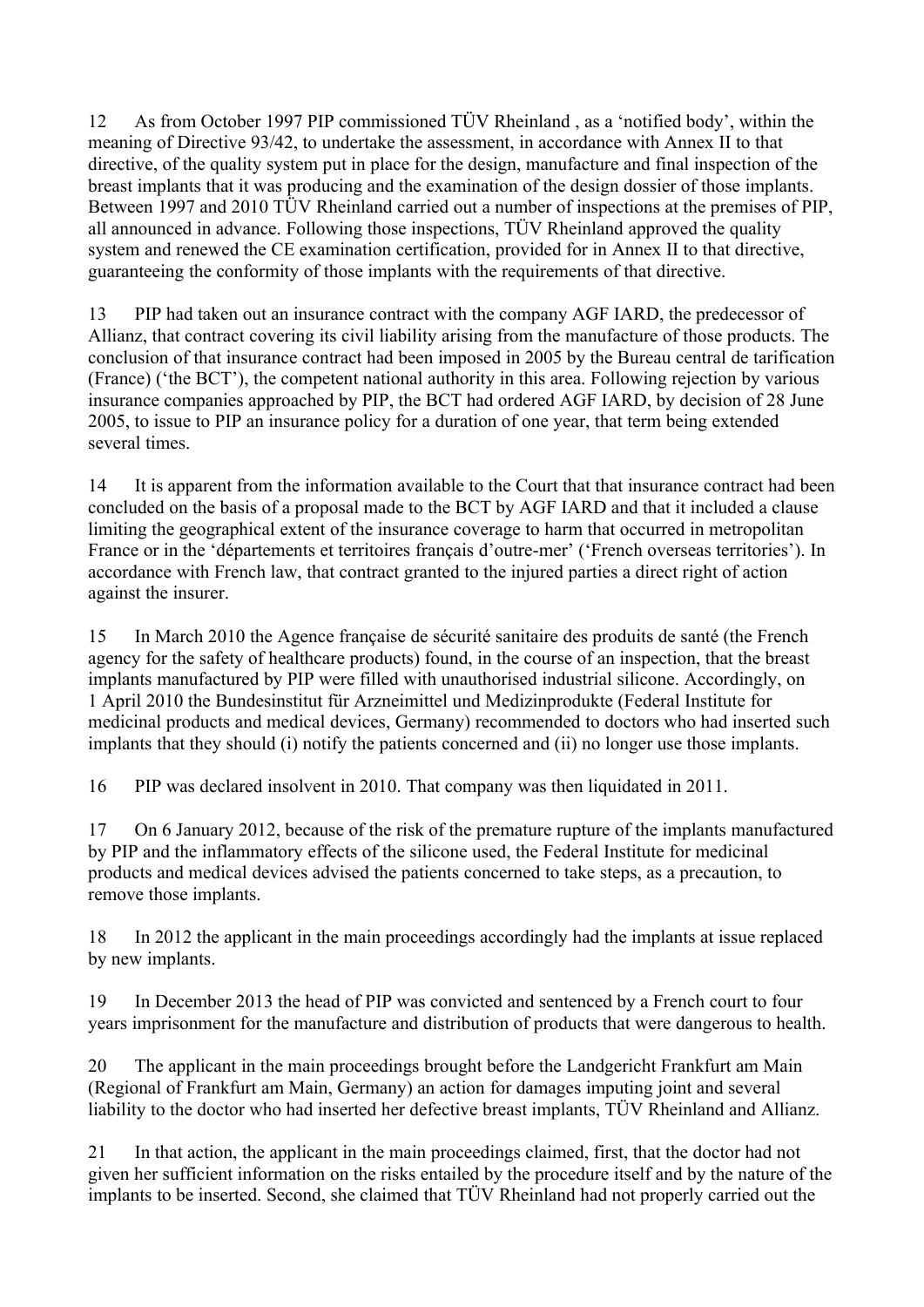necessary checks or annual inspections. She considered, in particular, that TÜV Rheinland should have made unannounced visits to the premises of PIP in order to check the latter's stocks, which would have made it possible to identify significant differences between the quantity of industrial silicone improperly used, on the one hand, and the quantity of silicone required for the manufacture of breast implants, on the other. Third, she claimed that she has, under French law, a direct right of action against Allianz, even though the insurance contract contains a clause limiting the insurance coverage to harm that has occurred in metropolitan France or in the French overseas territories, since that clause is contrary to EU law.

22 TÜV Rheinland contended that it was not obliged to make unannounced visits. It argued that, because of the organised system of deception and concealment established by PIP, it could not have suspected the fraud committed. For its part, Allianz maintained that it could not be required to be a party to proceedings, since the insurance contracts linking it to PIP covered exclusively harm that occurred in French territory.

23 The action at first instance having been dismissed by a judgment of 21 December 2016, the applicant in the main proceedings brought an appeal before the Oberlandesgericht Frankfurt am Main (Higher Regional Court of Frankfurt am Main, Germany).

24 That court is uncertain, in essence, whether the clause limiting insurance cover to harm that occurred in metropolitan France or in the French overseas territories, as stipulated in the insurance contract entered into by PIP and Allianz, is compatible with the prohibition of any discrimination on grounds of nationality, laid down in the first paragraph of Article 18 TFEU. The referring court states, however, that the Court has not yet given an explicit ruling on whether that provision has direct horizontal effect, in the sense that it could be relied upon in a dispute between individuals. In that regard, the referring court considers that, in the light of the relevant case-law of the Court, that question may be answered in the affirmative.

25 Further, if it is the case that the first paragraph of Article 18 TFEU is not applicable to relationships between individuals, the referring court is uncertain whether that provision precludes a clause limiting insurance coverage to harm that has occurred in metropolitan France or in the French overseas territories, having regard, in particular, to the fact that the BCT clearly did not challenge the clause concerned.

26 Last, if the opposite is true, the referring court wonders on what conditions the indirect discrimination which stems, in its view, from that clause can be justified, and wonders whether the insurer can dispute the claim of the applicant in the main proceedings on the ground that the maximum insurance cover has already been reached with respect to coverage of claims made in metropolitan France or in the French overseas territories.

27 In those circumstances, the Oberlandesgericht Frankfurt am Main (Higher Regional Court, Frankfurt am Main) decided to stay the proceedings and to refer the following questions to the Court of Justice for a preliminary ruling:

'(1) Is the prohibition of discrimination under the first paragraph of Article 18 TFEU directed not only at the EU Member States and the Union institutions, but also at private parties (direct thirdparty effect of the first paragraph of Article 18 TFEU?

(2) If the first question is answered in the negative and the first paragraph of Article 18 TFEU is not applicable to relations between private parties: is the first paragraph of Article 18 TFEU to be interpreted as meaning that this provision precludes restricting cover to cases of damage occurring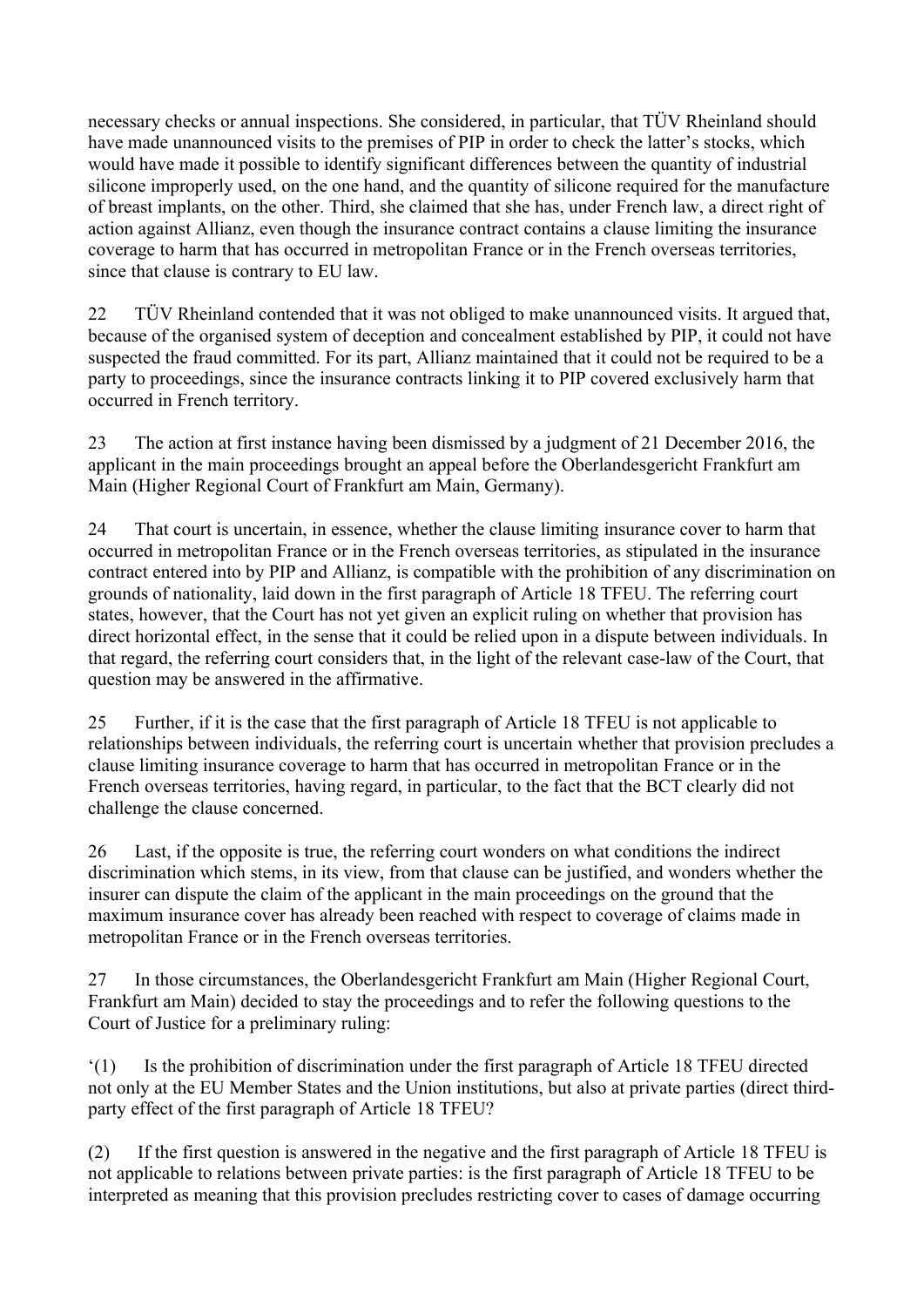in metropolitan France and the French overseas territories because the competent French authority, the [BCT], did not object to the clause concerned, even though that clause is contrary to the first paragraph of Article 18 TFEU because it involves indirect discrimination on the basis of nationality?

(3) If the first question is answered in the affirmative: under what conditions can indirect discrimination be justified in cases of relations between individuals? In particular: can a territorial restriction of insurance cover to cases of damage occurring within a certain EU Member State be justified by the argument that the insurance company took on an indemnity obligation of a limited scope for a set premium if the relevant insurance contracts at issue moreover provide, in the event of multiple claims, for a monetary cover limit per damage claim and for a monetary cover limit per insurance year?

(4) If the first question is answered in the affirmative: is the first paragraph of Article 18 TFEU to be interpreted as meaning that if, contrary to the first paragraph of Article 18 TFEU, the insurer has only met claims in cases of damage occurring in metropolitan France and the French overseas territories, it is prohibited from objecting that payment could not take place because the maximum cover limit was already reached, where the damage occurred outside of those territories?'

### **Consideration of the questions referred**

### *The first question*

28 By its first question, the referring court seeks, in essence, to ascertain whether the prohibition of discrimination on grounds of nationality, laid down in the first paragraph of Article 18 TFEU, has direct horizontal effects, so that that provision can be relied upon in the case of relations between individuals.

29 It must, first, be determined whether the first paragraph of Article 18 TFEU is applicable to the main proceedings.

30 The first paragraph of Article 18 TFEU states that within the scope of application of the Treaties, and without prejudice to any special provisions contained therein, any discrimination on grounds of nationality is to be prohibited.

31 In accordance with settled case-law, that provision is intended to apply independently only to situations governed by EU law in respect of which the Treaties lay down no specific rules on nondiscrimination (judgment of 18 June 2019, *Austria* v *Germany*, C-591/17, EU:C:2019:504, paragraph 39 and the case-law cited). The application of the first paragraph of Article 18 TFEU is accordingly subject to two cumulative conditions being satisfied.

32 Under the first condition, the situation that has given rise to the discrimination claimed must fall within the scope of application of EU law.

33 Under the second condition, there must be no specific rule laid down by the Treaties prohibiting discrimination on grounds of nationality that is applicable to that situation. As the Court has stated, national measures can be examined having regard to the first paragraph of Article 18 TFEU only to the extent that they apply to situations which do not fall within the scope of specific rules on non-discrimination laid down by the FEU Treaty (see judgment of 18 June 2019, *Austria* v *Germany*, C-591/17, EU:C:2019:504, paragraph 41).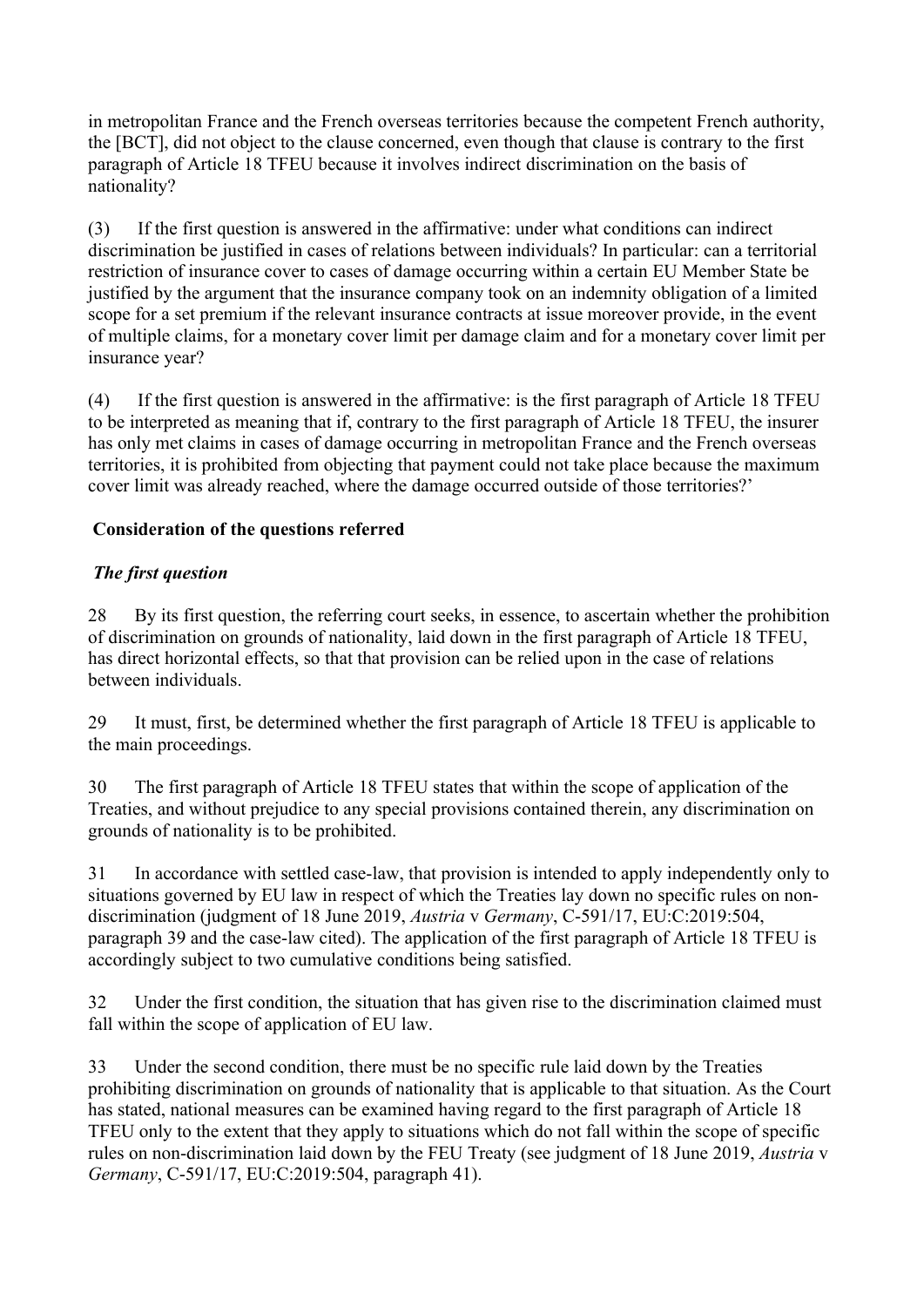34 In this instance, it must be stated that the dispute in the main proceedings concerns an insurance contract, entered into by Allianz and the manufacturer of breast implants, PIP, which contained a clause limiting the geographical extent of the insurance coverage against civil liability, arising from the manufacture of those implants, to harm that occurred in metropolitan France or in French overseas territories. The referring court is uncertain, in that context, as to the compatibility of that clause with the first paragraph of Article 18 TFEU, in that, since that clause fails to provide that that insurance coverage extends to harm that has occurred throughout the European Union, that would amount to indirect discrimination on grounds of nationality, which is prohibited, as a general rule, by that provision.

35 In the light of the considerations set out in paragraphs 30 to 34 of the present judgment, the first paragraph of Article 18 TFEU can apply to that dispute only where (i) that dispute relates to a situation which falls within the scope of application of EU law and (ii) that situation does not fall within the scope of a specific rule on non-discrimination laid down by the FEU Treaty.

36 In order to determine whether the first condition is satisfied in this instance, it is necessary to examine, in the first place, whether that situation has been the subject of regulation under EU law.

37 In that regard, it is clear that there is not, in EU secondary law, any provision which imposes an obligation on the manufacturer of medical devices to take out civil liability insurance designed to cover risks linked to those devices or which regulates, in one way or another, such insurance.

38 In particular, Directive 93/42, the aim of which, in accordance with its third recital, is to harmonise the national provisions for the safety and health protection of patients and users of medical devices in order to guarantee the free movement of those devices within the internal market, contains no provision of the kind mentioned in the preceding paragraph.

39 That directive, as is apparent from its 6th and 12th recitals, regulates the marketing of medical devices and establishes harmonised European standards to protect against risks associated with the design, manufacture and packaging of medical devices.

40 Within that framework, point 6 of Annex XI to that directive imposes an obligation solely on the 'notified body', within the meaning of the first subparagraph of Article 16(1) of that directive, which is responsible for carrying out inspections in relation to the design and manufacture of medical devices, to take out civil liability insurance, unless that liability is assumed by the State under domestic legislation or the inspections required of notified bodies, under that directive, are carried out by the Member State itself. However, no obligation to take out insurance is imposed on the manufacturer of such devices.

41 Likewise, Directive 85/374, which establishes the principle that a producer is liable without fault on his part for damage caused by the defectiveness of his products, does not impose any obligation on the manufacturer of such products to take out civil liability insurance against any harm that may be linked to those products, and it does not regulate that insurance in any other way.

42 Directive 85/374, as follows from its 18th recital, does not seek exhaustively to harmonise the sphere of liability for defective products beyond the matters regulated by that directive (judgment of 21 June 2017, *W and Others*, C-621/15, EU:C:2017:484, paragraph 21 and the case-law cited).

43 It must be added that, under Article 2(2)(b) of Directive 2006/123, that directive does not apply to financial services such as insurance. Consequently, that directive cannot be applicable in a case such as that in the main proceedings.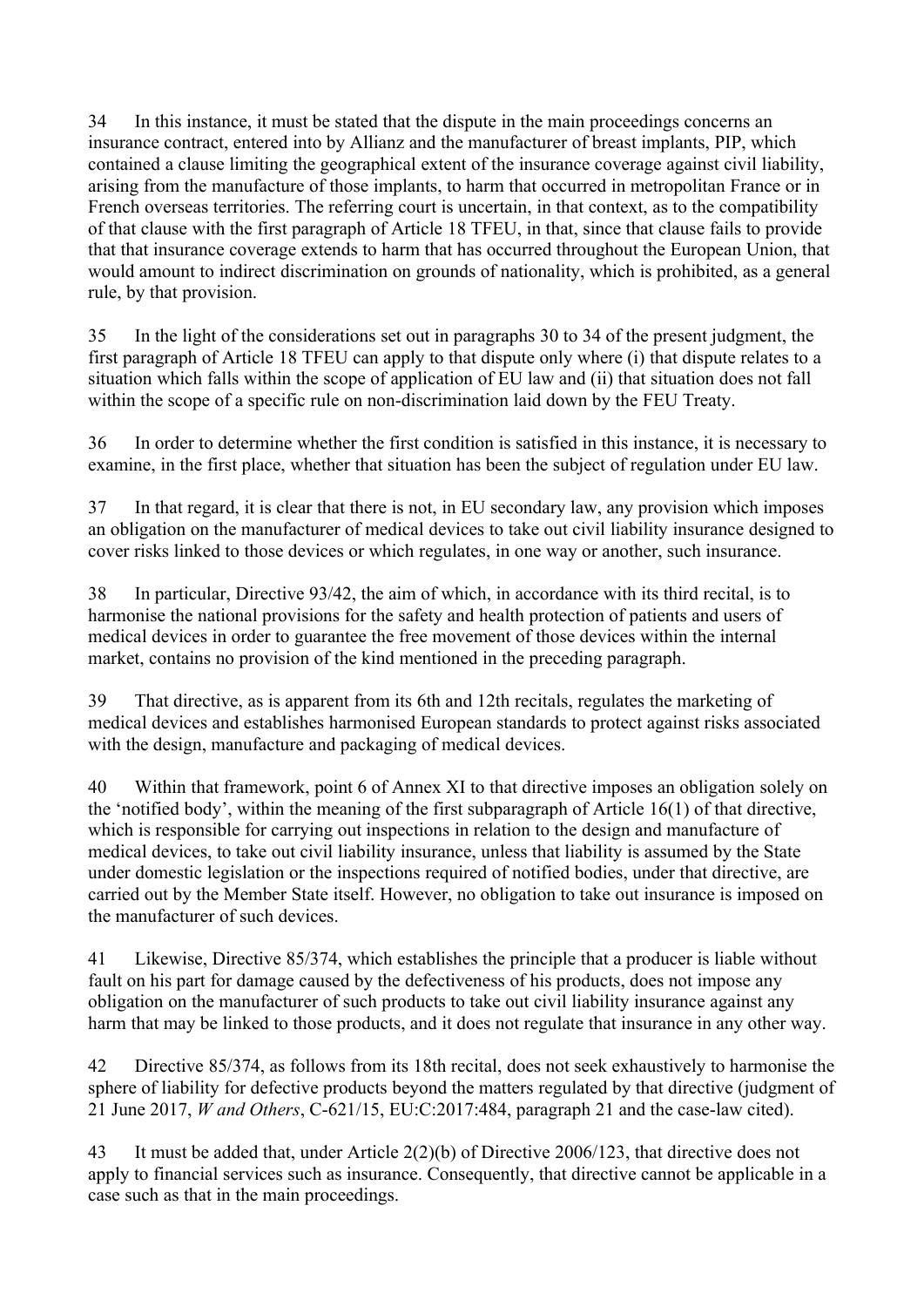44 It follows that, as EU law currently stands, insurance covering the civil liability of manufacturers of medical devices with respect to harm linked to those devices is not the subject of regulation by EU law, unlike, for example, the area of civil liability insurance in respect of the use of motor vehicles, which is regulated by Directive 2009/103/EC of the European Parliament and of the Council of 16 September 2009 relating to insurance against civil liability in respect of the use of motor vehicles, and the enforcement of the obligation to insure against such liability (OJ 2009 L 263, p. 11), which imposes an obligation on each Member State to take the appropriate measures to ensure that an insurance contract also covers harm caused on the territory of other Member **States**.

45 That said, it is necessary, in the second place, to determine whether the situation giving rise to the discrimination claimed in the present case falls within the scope of a fundamental freedom laid down by the FEU Treaty.

46 According to the Court's case-law, it is the exercise of one of those freedoms that brings the situation in which that freedom is exercised within the scope of the Treaties, within the meaning of the first paragraph of Article 18 TFEU. It is also necessary that there be a specific connecting factor linking the person, service or goods concerned and the alleged discrimination. Such a connection is particularly evident when the person who has suffered the alleged discrimination is a person who has moved within the European Union (see, to that effect, judgments of 2 February 1989, *Cowan*, 186/87, EU:C:1989:47, paragraph 20, and of 13 June 2019, *TopFit and Biffi*, C-22/18, EU:C:2019:497, paragraphs 29 and 30) or where discrimination is the direct result of the national rules applicable to goods from other Member States (see, to that effect, judgment of 20 October 1993, *Phil Collins and Others*, C-92/92 and C-326/92, EU:C:1993:847, paragraphs 22, 23 and 27).

47 In this case, it is accordingly necessary to examine whether there is a particular connecting factor linking the specific situation that gives rise to the alleged discrimination and the provisions of the FEU treaty on the various freedoms of movement, particularly those relating to the free movement of persons, the free movement of goods or the freedom to provide services.

48 As regards, first, the free movement of Union citizens, the Court has held that the situation of a Union citizen who has made use of his or her freedom of movement falls within the scope of Article 18 TFEU (judgments of 13 November 2018 *Raugevicius*, C-247/17, EU:C:2018:898, paragraph 27, and of 13 June 2019, *TopFit and Biffi*, C-22/18, EU:C:2019:497, paragraph 29).

49 However, it is clear that the applicant in the main proceedings, a German citizen who seeks the payment of insurance compensation for harm caused by the insertion of breast implants in Germany, the Member State in which she resides, has not made use of her freedom of movement. Consequently, there is no specific connecting factor linking the situation at issue in the main proceedings and the freedom of movement of Union citizens.

50 Further, as regards the freedom to provide services, laid down in Article 56 TFEU, it must be recalled, first, that, as stated by the Advocate General in point 82 of his Opinion, that freedom also includes the freedom of recipients of services to travel to another Member State in order to receive a service there and that persons receiving medical treatment can be regarded as recipients of services (judgment of 31 January 1984, *Luisi and Carbone*, 286/82 and 26/83, EU:C:1984:35, paragraph 16). However, it is undisputed that the applicant in the main proceedings received medical treatment in Germany, that is, in her Member State of residence, and not in another Member State.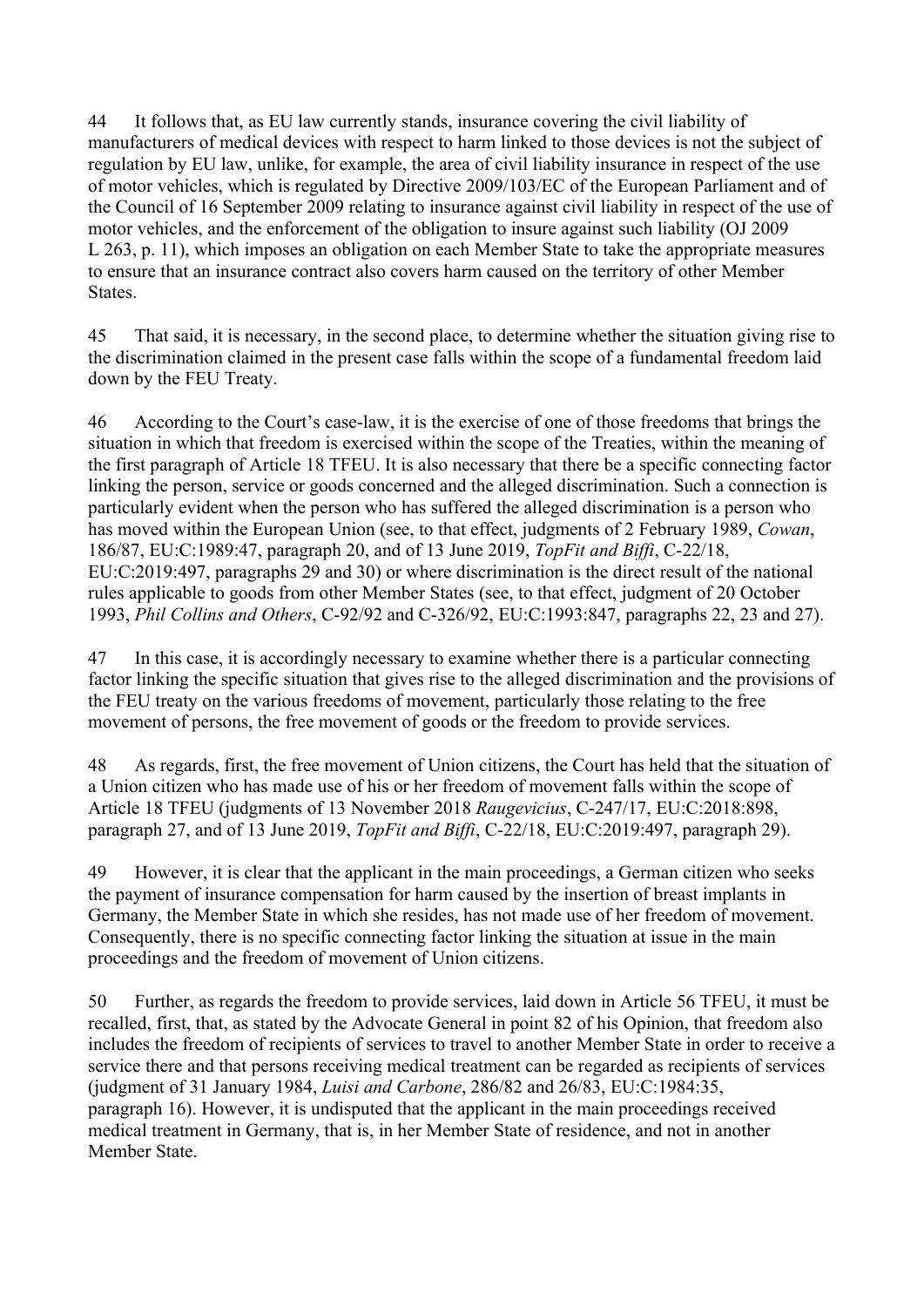51 Second, the freedom to provide insurance services corresponds to the freedom of insurers to offer their services to buyers of insurance established in other Member States and, conversely, the freedom of persons seeking an insurance contract to contact an insurer established in another Member State (see, to that effect, judgments of 28 April 1998, *Safir*, C-118/96, EU:C:1998:170, paragraphs 22, 26 and 30; of 3 October 2002, *Danner*, C-136/00, EU:C:2002:558, paragraph 31; and of 26 June 2003, *Skandia and Ramstedt*, C-422/01, EU:C:2003:380, paragraphs 27 and 28).

52 However, the insurance contract at issue in the main proceedings, which is intended to cover the civil liability of the manufacturer of the breast implants concerned with respect to the harm associated with those implants, was entered into by PIP, a manufacturer of prostheses established in France, on the one hand, and the insurance company AGF IARD, also established in France, on the other. The conclusion of that contract does not therefore fall within the scope of the exercise of the freedom to provide services.

53 As regards the fact that the applicant in the main proceedings resides in Germany, it must be noted that she is not a party to that contract. That fact alone cannot therefore permit a finding that the situation at issue in the main proceedings falls within the scope of the freedom to provide insurance services.

54 In those circumstances, the situation at issue in the main proceedings is not linked by any specific connecting factor to the freedom to provide services laid down in Article 56 TFEU.

55 Last, as regards the free movement of goods, laid down in Article 34 TFEU, it is not disputed that the cross-border movement of the breast implants at issue in the main proceedings was not affected by any discriminatory obstacle. On the contrary, those products, which were manufactured in France, were subsequently marketed in the Netherlands by a Dutch company which thereafter sold them in Germany.

56 In that context, the dispute in the main proceedings relates not to the cross-border movement of goods in itself, but to the harm caused by the goods that have been so moved. That dispute concerns the issue whether it is possible, for a person such as the applicant in the main proceedings, to obtain, due to the harm resulting from the insertion of defective breast implants, compensation from an insurance company that entered into a contract with the manufacturer of those implants covering the risks associated with the use of those implants in metropolitan France or in the French overseas territories. It must be added that civil liability insurance taken out in those terms does not affect the marketing in another Member State of the products the risks from which that insurance is intended to cover, or their movement within the European Union. Since there is no effect on trade in goods and services within the European Union, the situation at issue in the main proceedings is not, therefore, comparable to the situation at issue in the case that gave rise to the judgment of 20 October 1993, *Phil Collins and Others* (C-92/92 and C-326/92, EU:C:1993:847, paragraphs 22 and 23).

57 Consequently, the situation at issue in the main proceedings is not linked by any specific connecting factor to the provisions of the FEU Treaty on the free movement of goods.

58 It follows from paragraphs 36 to 57 of the present judgment that that situation does not fall within the scope of application of EU law, within the meaning of the first paragraph of Article 18 TFEU.

59 The first condition laid down in the first paragraph of Article 18 TFEU is therefore not satisfied in this instance, and consequently, taking into consideration the circumstances of the main